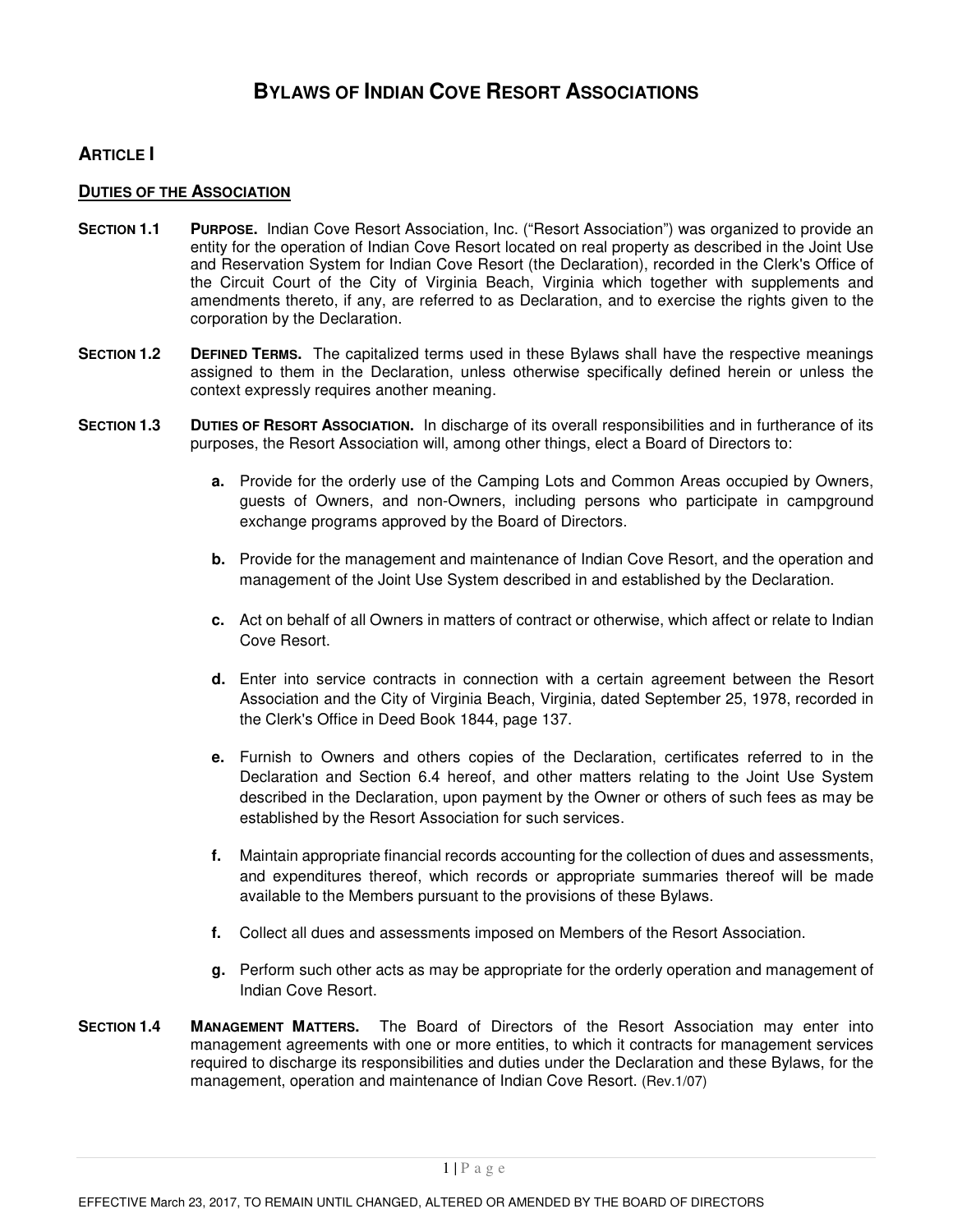# **ARTICLE II**

## **OFFICES**

- **SECTION 2.1 PRINCIPAL OFFICE.** The principal office of the Resort Association shall be located at Indian Cove Resort, Virginia Beach, Virginia, or such other place as the Board of Directors may from time to time designate.
- **SECTION 2.2 REGISTERED OFFICE.** The Registered Office of the Resort Association in Virginia (as required by law) shall be at such place as the Board of Directors shall from time to time by resolution determine, and may, but need not be, at the principal office of the Resort Association.
- **Section 2.3 Other Offices.** The Board of Directors of the Resort Association may, in addition to its principal office, have offices at such other places in Virginia as the Board of Directors may from time to time appoint or as the business of the Resort Association may require.

## **ARTICLE III**

.

## **MEMBERSHIP ARRANGEMENT**

- **SECTION 3.1 GENERAL.** As provided in the Declaration, each Owner in the Association is a Member of the Resort Association, however that such Membership is not intended to apply to those persons who hold an Undivided Interest merely as security for the performance of an obligation to pay money or for the performance of any related obligation associated with the maintenance of the security of the property until such time, if ever, as such person may become a legal Owner of an Undivided Interest through having realized on the security of lien interest. Membership in the Resort Association is appurtenant to and may not be separated from Ownership of an Undivided Interest. Where an Undivided Interest is owned by more than one person or by any entity, the Membership in the Resort Association shall be determined as set forth below.
- **SECTION 3.2 LIFE TENANT AND REMAINDERMAN.** In any case in which any Undivided Interest is held by one or more persons for life, with the remainder to any other or others only such life tenant or tenants shall be deemed as Member or Members of the Resort Association until such time as the remainder man or remainder men shall come into use, possession, and enjoyment of such Undivided Interest, at which time the remainder man or remainder men shall be deemed a Member or Members of the Resort Association in the place of the life tenant or tenants.
- **SECTION 3.3 TRUSTEES.** In any case in which any Undivided Interest is held in trust, the trustee or trustees and not any beneficiary shall be a Member or Members of the Resort Association, except that the beneficial Owner or Owners shall be deemed a Member or Members in any case where the Undivided Interest is held under a deed of trust or title is otherwise transferred solely for purposes of securing a debt.
- **SECTION 3.4 MULTIPLE OWNERS.** In any case in which an Undivided Interest is owned by one or more persons or by an entity, Membership in the Resort Association shall be determined as follows:
	- **a.** Where two or more persons jointly own an Undivided Interest, Membership in the Resort Association will be issued to only one of such persons. Unless as such persons agree to a contrary designation, the person whose name first appears in the granting clause of the deed conveying such Undivided Interest shall be deemed to be the Member of the Resort Association.
	- **b.** Where a corporation, partnership, joint venture or other legal entity owns an Undivided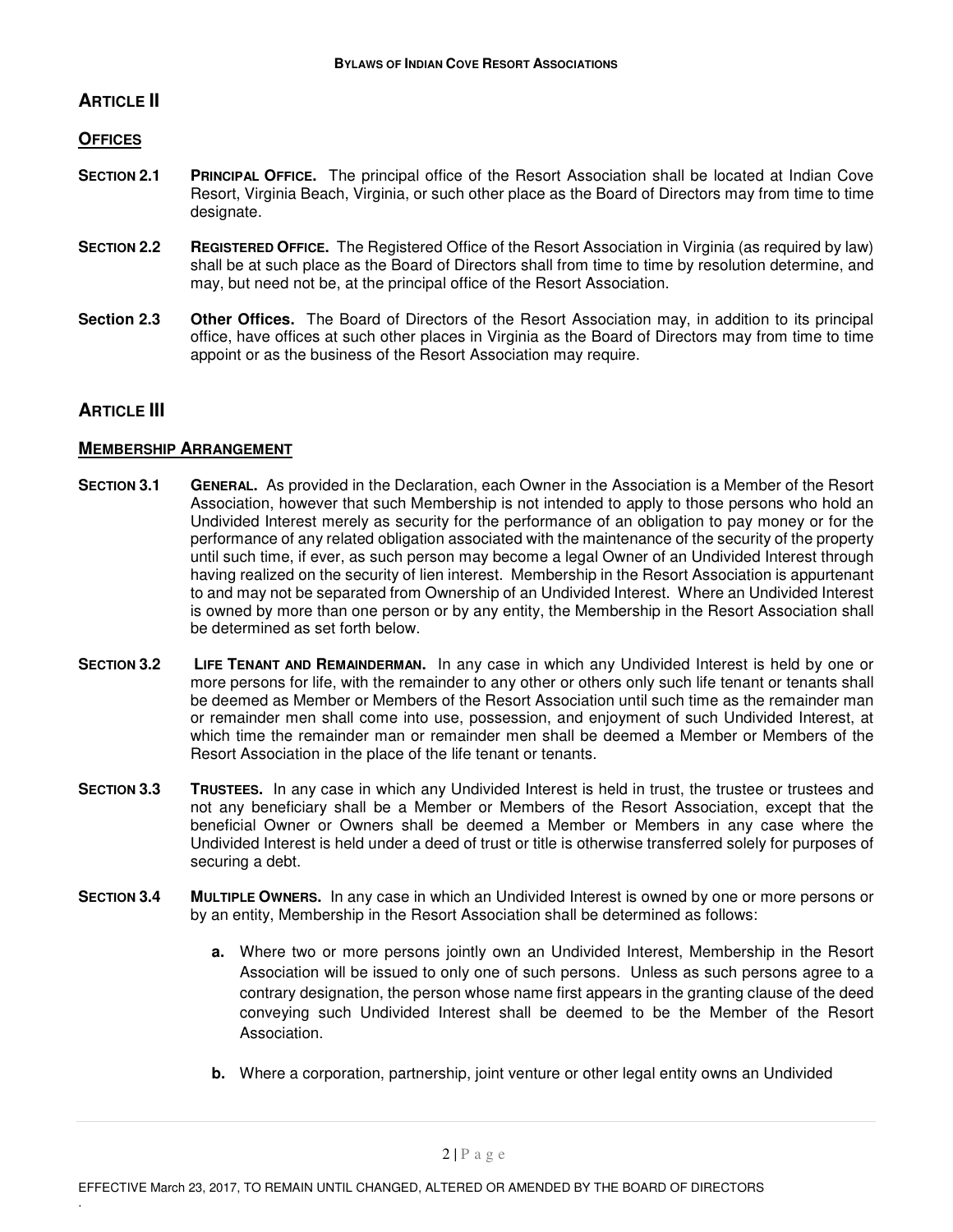Interest, and the voting privilege appurtenant to that ownership may be exercised only by a proxy executed on behalf of such party or parties, filed with the Association, and appointing and authorizing one person or alternate persons to attend all annual and special meetings of the Members and cast the vote on behalf of the entity. (Rev. 1/07)

- **c.** Where an Undivided Interest passes under the will of a deceased person or by the laws of intestacy to more than one person, and unless all such persons agree to a contrary designation, the first person designated in the will, or in the case of intestacy, the first person listed as an heir in the list of heirs filed in the probate proceedings, shall be deemed a Member of the Resort Association.
- **SECTION 3.5 OTHER CASES.** In any case involving a determination of Membership not specifically provided for above, the Board of Directors shall, by resolution, determine which person or persons holding the Undivided Interest shall be deemed a Member of the Resort Association.
- **SECTION 3.6 CLASSES OF MEMBERSHIP.** In accordance with the Declaration, Section 6.3, B1 and as stipulated June 30, 1991, there shall be one class of Members. The class of Members, qualifications and voting rights are as follows and from here forth be known as Members: (Rev.1/07)
	- **a. Class A Members.** All Memberships automatically are converted to a Class A Membership and shall consist of each Owner as specified in 3.4. Members shall be entitled to one vote for each Undivided Interest owned. The exercise of the voting right, where the Undivided Interest is owned by more than one individual person or by an entity, or both, shall be determined in accordance with the provisions of the Declaration and these Bylaws. (Rev. 1/07)
	- **b. Voting rights of Members.** Until changed by an amendment to the articles of incorporation of the Resort Association, Members shall be entitled to one vote for each Undivided Interest owned, exercisable in person or by proxy if there are no outstanding dues, assessments, fines or other moneys due. As to all matters as to which the Members are entitled to vote, whether under this Declaration or by law, the vote of a majority of the votes entitled to be cast by the Members present or represented by proxy at a meeting at which a quorum is present, voting together, shall be the act of the Members, unless the vote of a greater proportion is required by law, or unless otherwise provided in the articles of incorporation, including amendments thereto, of the Resort Association. (Rev. 1/07)
- **SECTION 3.7 SUSPENSION OF PRIVILEGES AND/OR VOTING RIGHTS.** The privileges and/or voting rights of any Member, of the Resort Association may be suspended by action of the Board of Directors of the Resort Association during the period when any dues or assessments validly levied against such Member or any late charges, interest, or collection costs with respect to such dues or assessments shall remain delinquent or unpaid; but upon payment of all such delinquent dues and assessments and all late charges, interest and collection costs, the voting rights and/or privileges of such Member shall automatically be restored.
- **SECTION 3.8 TERMINATION OF MEMBERSHIP.** Upon transfer of Ownership of an Undivided Interest, the Owner who transfers such interest shall cease to be a Member of the Resort Association, and the new Owner of such Undivided Interest shall become a Member of the Resort Association. The termination of Ownership shall not, however, relieve any Owner of obligations under the Declaration or these Bylaws which shall be accrued prior to the time of transfer of Ownership.
- **SECTION 3.9 PROHIBITION AGAINST LEASES.** Notwithstanding any other provision hereof, no Owner (other than Exclusive Owners as to their respective selected Camping Lots) shall lease the Undivided Interest, or grant a license or easement with respect to such Undivided Interest, for the purpose or having the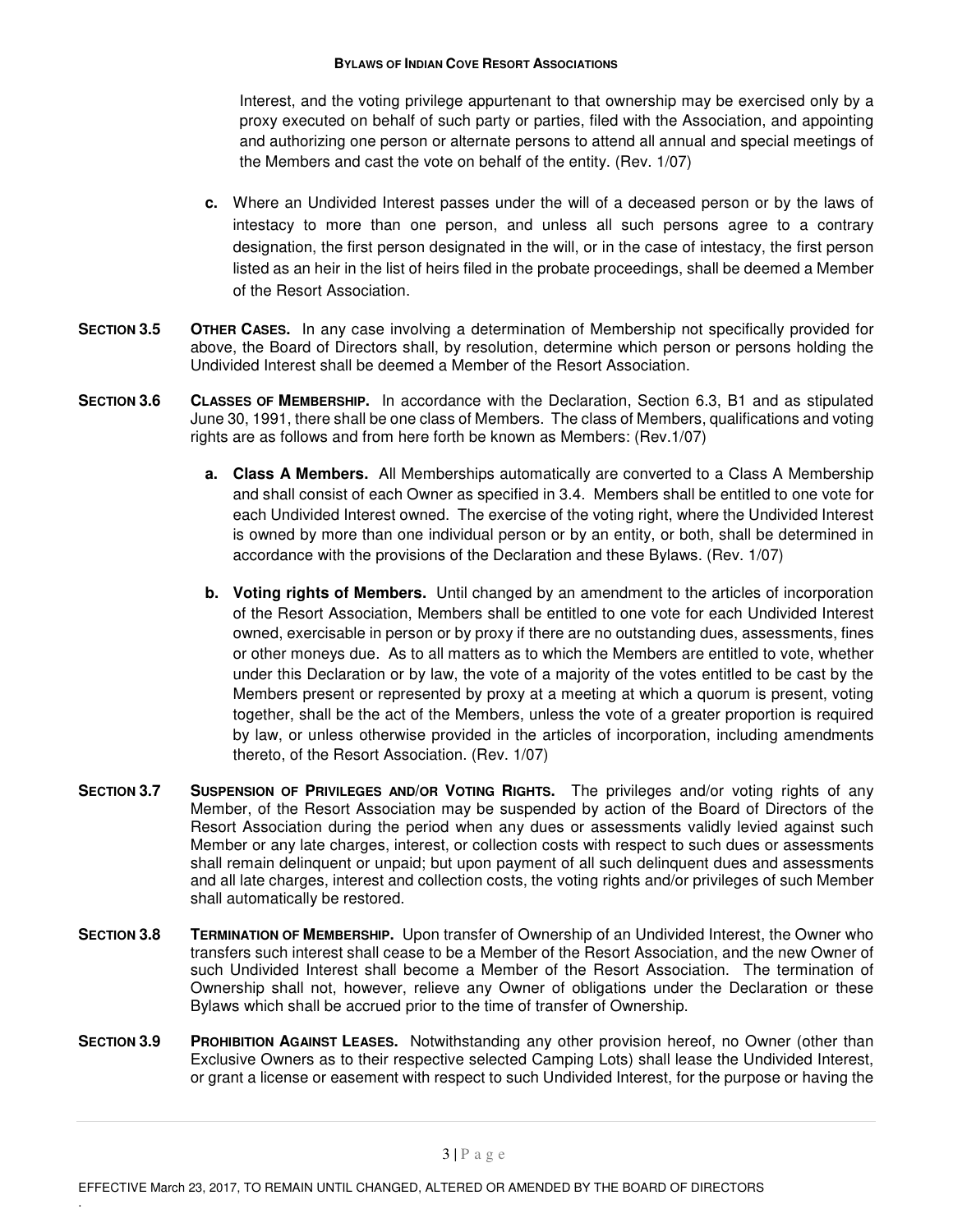effect of transferring rights of use and enjoyment of the Camping Lots and the Common Area from the Owner to another without a conveyance of such Owner's Undivided Interest.

## **ARTICLE VI**

.

### **RIGHTS AND PRIVILEGES OF MEMBERS**

### **SECTION 4.1 USE OF CAMPING LOT.**

- **a. Exclusive Owners.** Each Member who is an Exclusive Owner shall have the exclusive right to use and occupy the Camping Lot selected by the Exclusive Owner at the time such person acquires an Undivided Interest in exchange for a unit Owner's interest in the terminated condominium as described in the Declaration, subject to the provisions of the Declaration. (Rev. 1/97)
- **b. Owners.** Each Member who obtains a reservation for use of a Camping Lot during a Reservation Period shall have the rights of use and occupancy set forth in the Declaration.

#### **SECTION 4.2 USE OF COMMON AREA.**

- **a. Exclusive Owners/Owner Members/Non-Owner Members.** Each Member shall have the rights of the use of the Common Area set forth in the Declaration.
- **SECTION 4.3 GUEST PRIVILEGES.** Except as may otherwise be provided in the Bylaws, guest privileges may be extended in accordance with the following provisions.
	- **a.** The Member's immediate family (defined below) shall have the same privileges in the Resort Association as the Member, except as otherwise provided below and except that rules and regulations relating to the number and frequency of guests allowed shall be applied to the family as a whole. Such Member shall be entitled to have a family dependent card issued to each Member of the Member's immediate family.
	- **b.** Every guest shall be accompanied by the Member entertaining such guest. In all cases, a Member shall be responsible for the conduct of, and charges incurred by, such guest and Member privileges can be curtailed by misconduct of guest.
	- **c.** The privilege of bringing non-Members as guests is extended only to Members and those authorized to have Member privileges, i.e. Coast to Coast and Workkampers, and their immediate families, but is not extended to dependent children (except as may be authorized by the Board of Directors) and is not extended to any other guest.( Rev. 1/07)
	- **d.** No Member shall be entitled to entertain in any one calendar month more than 20 guests, unless specifically authorized by the Board of Directors.
	- **e.** The Resort Association may extend guest privileges to non-Members as authorized from time to time by the Board of Directors.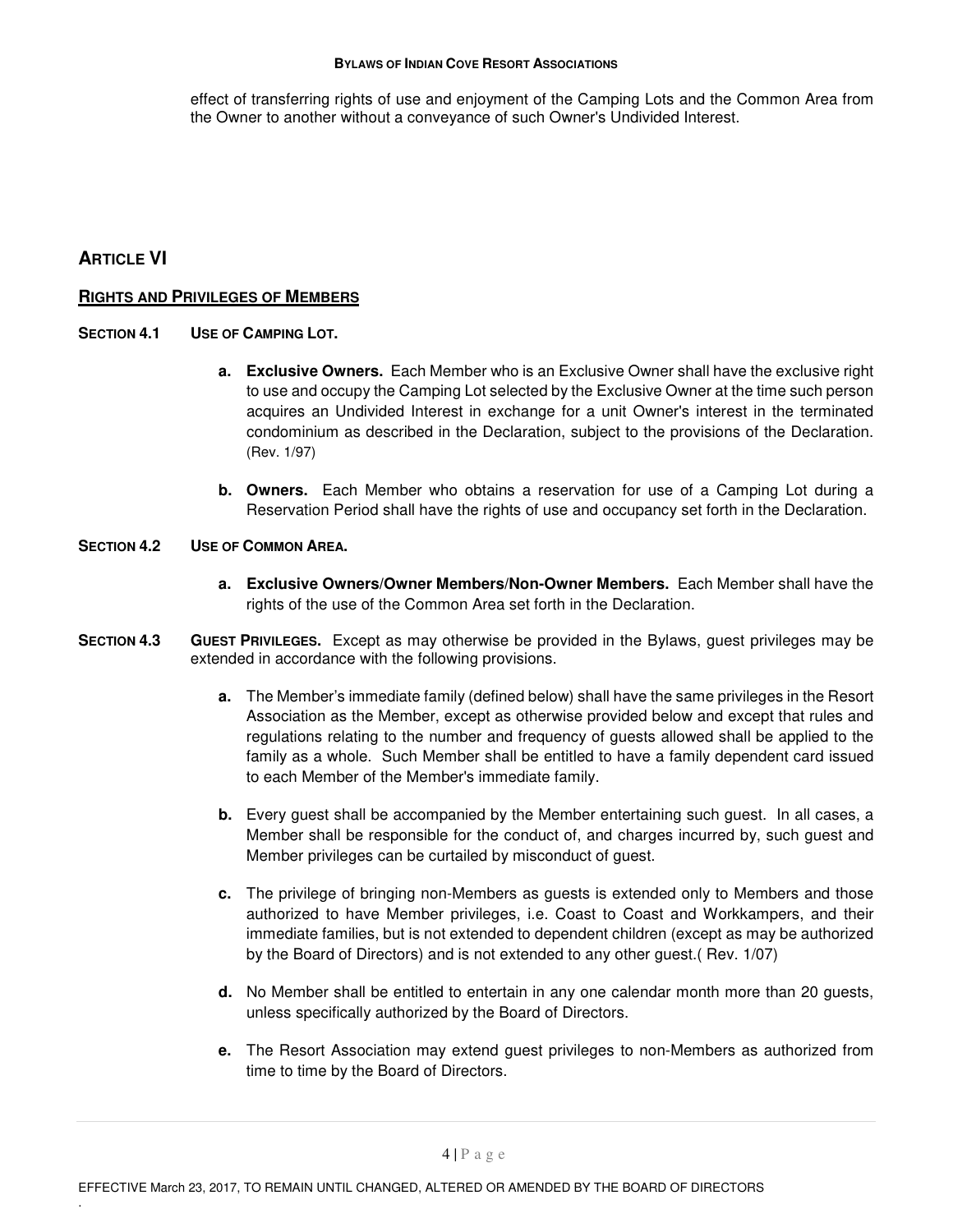- **f.** The Resort Association may rent unreserved Camping Lots to guests of Members on such terms and conditions and for such rents as the Resort Association may determine. No Member shall be precluded from use of a Camping Lot to which he or she is entitled due to rental of guests of Members provided the member makes his or her reservation no later than 15 days prior to the start of the guest reservation. (Rev. 2/12)
- **g.** All guests of Members are subject to the Rules and Regulations promulgated by the Resort Association and Owners privileges are subject to review by the Board of Directors and suspension of such privileges due to misconduct of guests.
- **SECTION 4.4 IMMEDIATE FAMILY.** For purposes of Section 4.3, the term "immediate family" shall include a Member's spouse and dependent children. Where an Undivided Interest is owned by more than one person, the term "immediate family" shall be deemed to include those persons who are not treated as the Member pursuant to Section 3.4 shall be determined in each case by the Board of Directors.
- **SECTION 4.5 RULES AND REGULATIONS.** The Board of Directors shall establish such Rules and Regulations as may be necessary from time to time for the appropriate regulation and management of Indian Cove Resort, provided such Rules and Regulations are consistent with the Declaration and these Bylaws. Each Member shall use and occupy the assigned Camping Lot and the Common Area in accordance with such Rules and Regulations.

## **ARTICLE V**

.

## **ANNUAL DUES AND ASSESSMENTS**

- **SECTION 5.1 GENERAL.** The Board of Directors of the Resort Association may levy annual dues as of May 1 of each year for the ensuing twelve months, and special assessments from time to time, against each Member of the Resort Association in accordance with the following provisions, to provide funds for the expenditures to be made by the Resort Association for the purposes set forth in the Declaration and for its general operations. (Rev. 1/07)
- **SECTION 5.2 ANNUAL DUES.** The amount of the annual dues for the period from the time an Owner acquires an Undivided Interest or a Non-Owner Member joins the Resort Association to the immediately following April 30 shall be established by the Board of Directors at the time the Owner acquires the Undivided Interest or the Non-Owner Member joins the Association. For each 12-month period thereafter, from May 1 through the succeeding April 30 (the "Dues Year"), the amount of annual dues shall be determined by the Board of Directors. Dues shall be payable on May 1 of each year, and shall be considered delinquent if not paid in full by June 1 of each year, on which date the unpaid amount of such dues shall become a lien on the Undivided Interest of each delinquent Owner in accordance with the provisions of 5.4 hereof. (Rev.1/07)
	- **a. Notice.** The amount of the annual dues for each year, when determined and established by the Board of Directors, shall be announced to the Members by notice mailed to each Member at such Member's address shown on the records of the Resort Association; and a copy of such notice shall be recorded in the Clerk's office, as provided in the Declaration.
	- **b. Amount of dues.** The amount of annual dues shall be determined by the Board of Directors, as provided in this Section 5.2. In the event no such subsequent determination is made and no announcement is made and notice recorded as of May 1 of any year, the amount of dues as of May 1 for the ensuing twelve months shall be deemed to be the same as the amount of dues set forth in the immediately preceding announcement and recorded notice.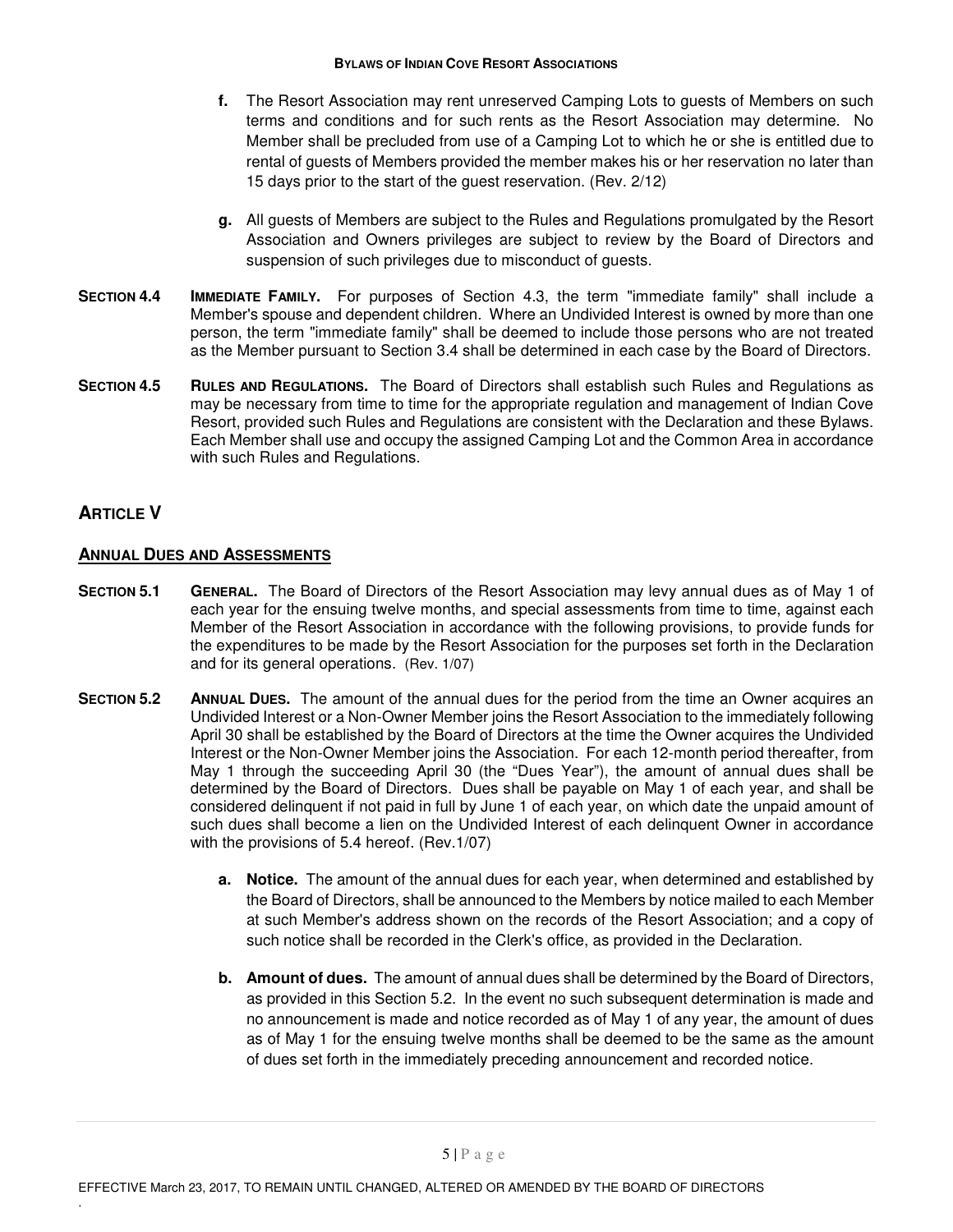**SECTION 5.3 ASSESSMENTS.** In the event the Board of Directors makes any special assessment, the amount and purpose thereof and the date for payment shall be announced to the Members by notice sent to each Member at such Member's address as it appears on the records of the corporation; and a copy of such notice shall be recorded in the Clerk's Office, as provided in the Declaration.

### **SECTION 5.4 LIEN FOR UNPAID DUES, ASSESSMENTS AND FINES.**

- **a. General Provisions.** The Resort Association shall have a lien on each Undivided Interest or Membership for unpaid annual dues and special assessments levied against the Member of the Resort Association, as well as for all late charges, interest, and collection costs with respect to such unpaid annual dues and special assessments. Such lien shall be perfected in the manner, and have the effect, set forth in the Declaration.
- **b. Release of Lien.** When payment or satisfaction is made of the obligations secured by such lien, such lien shall be released in accordance with the provisions Section 55-66.3 of the Code of Virginia (1950), as amended, including any successor provision thereto. For purposes thereof, any Officer of the Resort Association or its managing agent shall be deemed to be the duly authorized agent to the lien creditor.
- **c. Certificate of Payment.** Any Member shall be entitled, upon request, to a recordable statement setting forth the amount of unpaid annual dues, special assessments or fines currently levied against the Undivided Interest or Membership and for all late charges, collection costs and the date from which and the rate at which interest has or will accrue on such unpaid annual dues, special assessments or fines. Such request shall be in writing, and shall be delivered to the principal office of the Resort Association. Such statement, when signed on behalf of the Resort Association, shall be conclusive and binding of the Resort Association as to the payment or nonpayment of such amounts with respect to the Undivided Interest or Membership of such Owner of Member.
- **SECTION 5.5 INTEREST AND COSTS CHARGED ON UNPAID DUES AND ASSESSMENTS.** In the event that any annual dues, special assessments or fines made by the Board of Directors is not paid within thirty (30) days after the due date, at the discretion of the Board of Directors, the Owner of the Undivided Interest of the Member with respect to such unpaid annual dues, special assessments or fines shall be obligated to pay interest, at the rate of eighteen percent (18%) per annum and accrued at 1.5% monthly on the 1<sup>st</sup> day of each month thereafter, on the amount of said unpaid annual dues, special assessments or fines from the date due until paid in full, together with all late charges, interest, and collection costs, including without limitation, attorney fees, incurred by the Association in collecting said unpaid annual dues, special assessments or fines. The term "collection costs" as used in these Bylaws and duly adopted Rules and Regulation shall include, but shall not be limited to, all attorney fees, expenses, costs and charges. (Rev. 1/07)

# **ARTICLE VI**

.

### **MEETING OF MEMBERS**

**SECTION 6.1** ANNUAL MEETINGS OF MEMBERS. The first annual meeting of the Members of the Resort Association, for the purpose of electing directors for the ensuing year and for the transaction of such other business as may properly come before the meeting, shall be held at the principal office of the Resort Association on Tuesday, April 27, 1982. Thereafter, an annual meeting of the Members of the Resort Association, for the purpose of electing directors for the ensuing year and for the transaction of such other business as may properly come before the meeting, shall be held at the principal office of the Resort Association on the third Tuesday in April of each year or on such date in April as may reasonably be selected by the Board of Directors.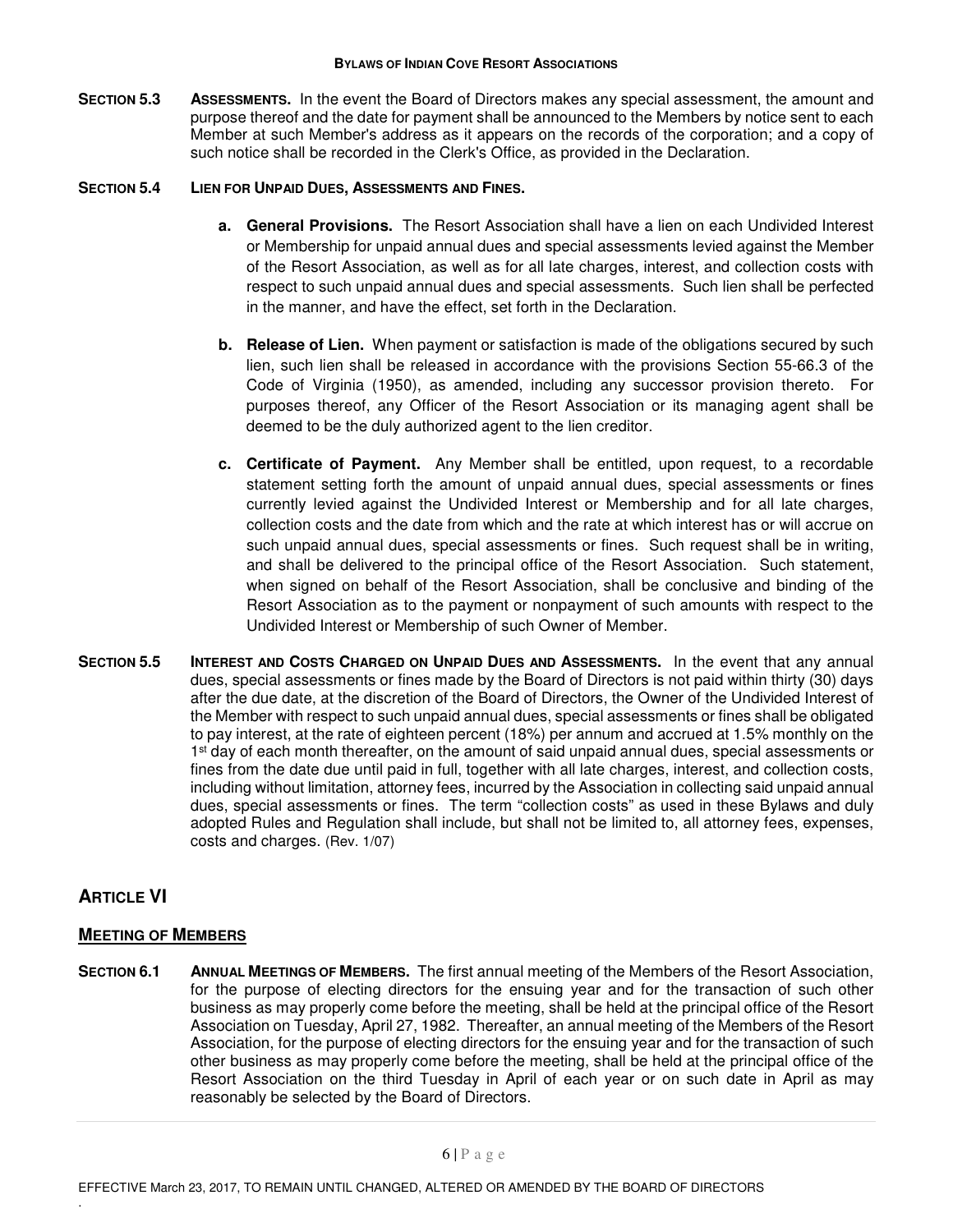- **SECTION 6.2 SPECIAL MEETINGS.** A special meeting of the Members may be called at any time by the President of the Board of Directors, or by Members having one-twentieth of the votes entitled to be cast at such meeting, or at the direction of any of the forgoing, the secretary. (Rev. 1/07)
- **SECTION 6.3 PLACE OF MEETINGS.** Each annual and special meeting of Members shall be held at the principal office of the Resort Association, or at such other place in Virginia, as the Board of Directors may designate in the notice of the meeting. (Rev. 1/07)
- **SECTION 6.4 NOTICE OF MEETINGS.** Written notice of each annual meeting shall be given by or at the direction of the president; and written notice of each special meeting of the Members shall be given by or at the direction of the officer or other persons calling the meeting. The notice shall state the place; day and hour of the meeting and such other information as may be required by law and, in the case of a special meeting, the purpose or purposes for which the meeting is called. Except as otherwise required herein or by law, a copy of the notice shall be delivered personally or mailed to each Member entitled to vote at such meeting not less than ten (10) days nor more than sixty (60) days before such meeting. If mailed, such notice shall become effective five (5) days after it is deposited in the U.S. mail, as evidenced by the postmark, postage prepaid, addressed to the Member at his or her address as it appears on the records of the Resort Association, unless he or she shall have filed with the Secretary of the Resort Association a written request that notices be mailed to some other address, in which case it shall be mailed to the address designated in such request. In lieu of delivering notice as above, the Resort Association may publish such notice at least one a week for two (2) successive calendar weeks in a newspaper published in the city or county in which the registered office of the Resort Association is located, or having a general circulation therein, the first publication to be not more than sixty (60) days, and the second not less than ten (10) days, before the date of the meeting.

 **Notice of a Members' meeting to act on an amendment of the articles of incorporation, a plan of merger or consolidation, a proposed sale of assets pursuant to Section 13.1-900 of the Code of Virginia of 1950, as amended, or the dissolution of the Resort Association shall be delivered or published in the manner provided above not less than twenty-five (25) nor more than sixty (60) days before the date of the meeting.** 

- **SECTION 6.5 WAIVER OF NOTICE.** Any notice required herein or by law may be waived before or after the time of the event for which notice was required to be given, and such waiver shall be the equivalent of the giving of notice. Such waiver shall be in writing, signed by the Member entitled to the notice, and delivered to the secretary of the Resort Association for inclusion in the minutes or filing with the corporate records. A Member who attends a meeting (i) shall be deemed to have had timely and proper notice of the meeting, (ii) waives objection to lack of notice or defective notice of the meeting unless the Member at the beginning of the meeting objects to holding the meeting or transacting business at the Member and (iii) waives objection to consideration of a particular matter at the meeting that is not within the purpose or purposes described in the meeting notice, unless the Member objects to considering the matter when it is presented. No notice of the reconvening of any adjourned or recessed meeting need be given.
- **SECTION 6.6 QUORUM.** Except as otherwise provided by law or in the articles of incorporation, at any meeting of the Members of the Resort Association, the presence in person or by proxy of the holders of 5% of the votes entitled to be cast at such meeting shall constitute a quorum for the transaction of business.(Rev. 1/07)
- **SECTION 6.7 VOTING.** The Owners shall have such voting rights as are provided in the articles of incorporation and in accordance with the provisions of Article III of these Bylaws.
- **SECTION 6.8 METHOD OF VOTING.** Any Owner entitled to vote may vote either in person or by proxy executed in writing by the Owner or his or her duly authorized attorney-in-fact and delivered to the secretary of the meeting or other designated person. No proxy shall be valid after eleven (11) months from its date unless a longer period is expressly provided in the proxy. At any time before the votes to which a proxy relates are voted, the proxy may be revoked by a written notice to the secretary of the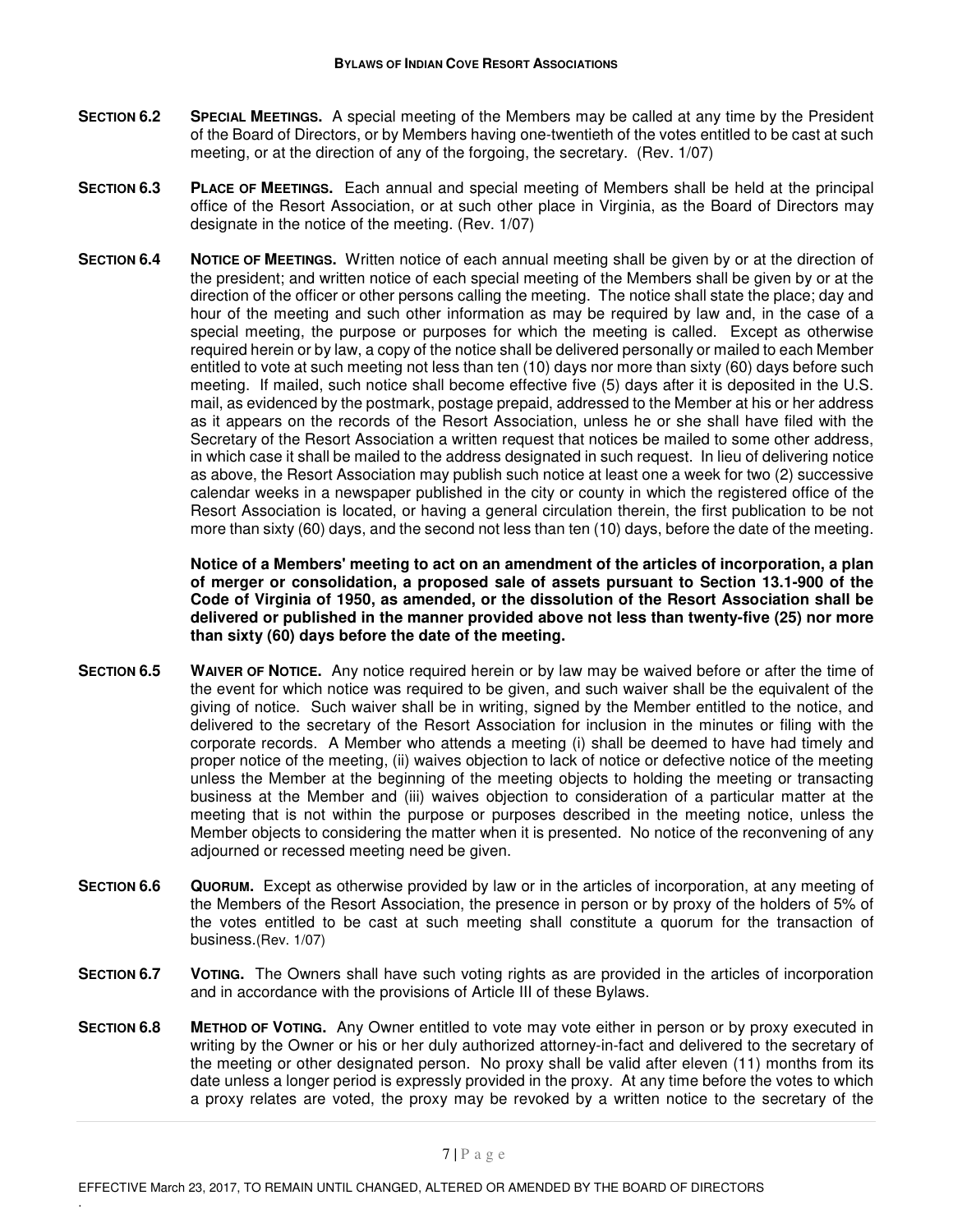meeting, unless the proxy conspicuously states that it is irrevocable and the appointment is coupled with an interest.

**SECTION 6.9 LIST OF VOTING MEMBERS.** The Resort Association shall keep at its registered office or principal office a record of the names and addresses of its Owners entitled to vote. Such record may be inspected by any Owner, or by an Owner's agent or attorney, for any proper purpose at any reasonable time. The record of the names of Owners entitled to vote shall be prima fascia evidence of the right to vote. At no time shall such records be made available for reproduction or removal from the principal office.

## **ARTICLE VII**

### **DIRECTORS**

.

- **SECTION 7.1 GENERAL POWERS.** The business and affairs of the Resort Association shall be managed by the Board of Directors, and all corporate powers shall be exercised by the Board of Directors, except as otherwise expressly required by the Declaration, these Bylaws, by the articles of incorporation or by law.
- **SECTION 7.2 NUMBER, TERM OF OFFICE AND QUALIFICATIONS.** Until changed by an amendment to these Bylaws, the number of directors shall be five. There shall be two groups of directors, Group 1 consisting of three (3) directors, Group 2 consisting of two (2) directors. Each Group 1 director shall hold office for a term of two years following the first annual shareholders' meeting at which the Group 1 directors are elected, and until the director's successor is elected, or until the director's death, resignation or removal. Each Group 2 director shall hold office for a term of one year following the first annual shareholder's meeting at which the Group 2 directors are elected, and until the director's successor is elected, or until the director's death, resignation or removal. At each annual shareholder's meeting held thereafter, directors from Group 1 or Group 2, as the case may be, shall be elected for terms of two (2) years to succeed those whose terms expire, such that the director's terms of office are staggered. No decrease in the number of directors by amendment to these Bylaws shall have the effect of shortening the term of any incumbent director. Directors need to be Members in good standing of the Resort Association (except in the case of the current director who will be grandfathered) and have no felony convictions. (Rev. 1/07)
	- **a.** Group 1 Directors shall consist of one Director who shall serve as Treasurer and two additional Director seats and be able to comply with Section 7.19. (Rev. 1/07)
	- **b.** Qualifications for Treasurer shall include but not limited to a minimum of 10 years bookkeeping or accounting experience or an associate's degree in financial management and 5 years' experience in business management. The sitting Treasurer will remain until a qualified individual is elected. If no qualified successor is elected one will appointed by the Board of Directors. (Rev. 1/07)

### **SECTION 7.3 DUTIES OF PRESIDENT, TREASURER AND SECRETARY:**

- **a. President:** The president shall be the chief executive and administrative officer of the Resort Association and shall perform all duties incident to the office of President and shall have such other powers and authorities as are elsewhere conferred upon him or her in these Bylaws.(Rev. 1/07)
- **b. Treasurer**: The Treasurer shall:(Rev. 1/07)
	- **1.** Have custody of and responsibility for all funds and securities of the Resort Association;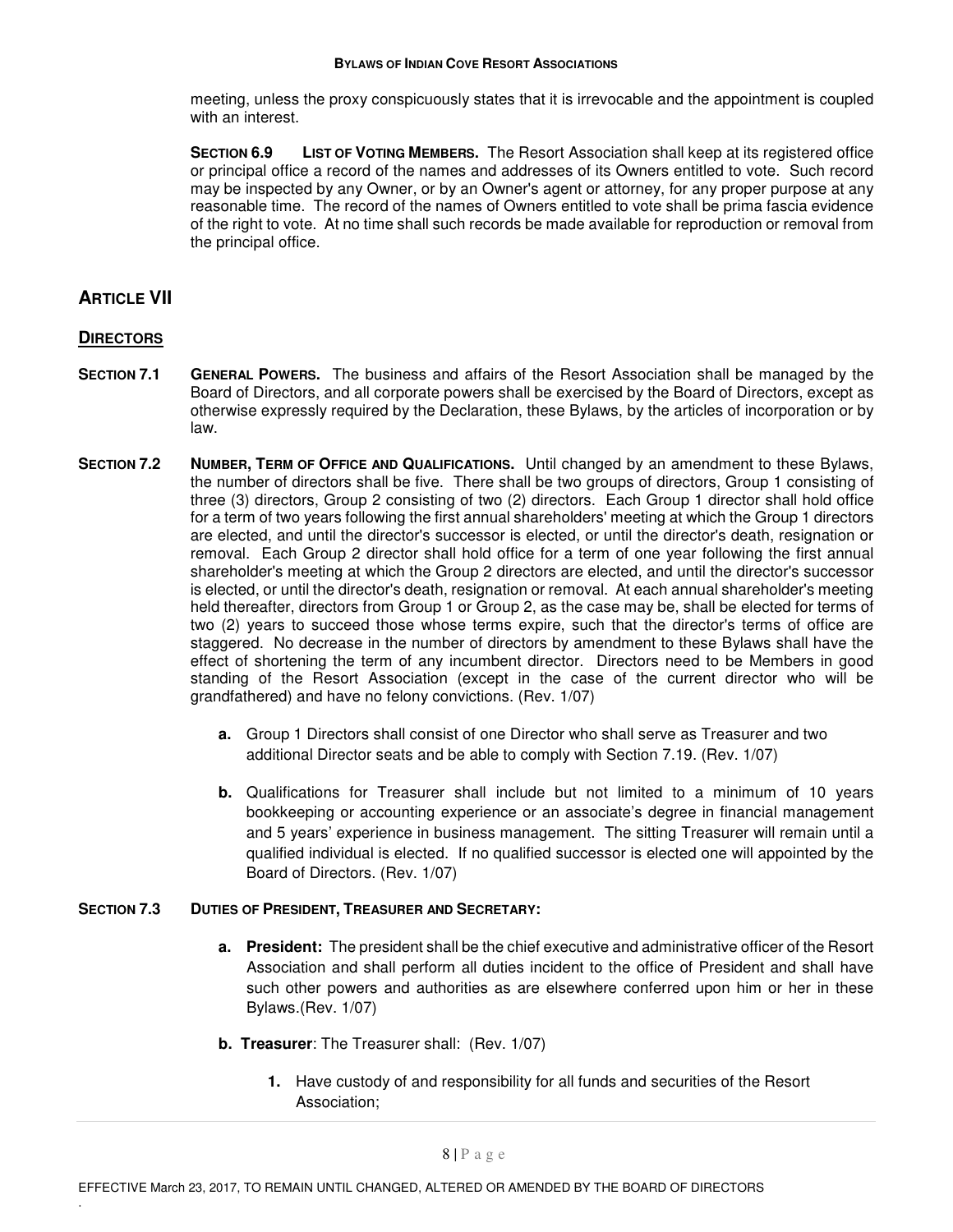- **2.** Receive and receipt for money paid to the Resort Association from any source whatsoever;
- **3.** Deposit all such moneys in the name of the Resort Association in such banks, trust companies or other depositories as shall be selected in accordance with the provisions of these Bylaws;
- **4.** Against proper vouchers, cause such funds to be disbursed by check or draft on the authorized depositories of the Resort Association signed in such manner as shall be determined in accordance with the provisions of these Bylaws;
- **5.** Regularly enter or cause to be entered in books to be kept by him or her or under his or her direction full and adequate accounts of all moneys received and paid to the account or accounts of the Resort Association;
- **6.** In general, perform all duties incident to the office of Treasurer and such other duties as from time to time may be assigned by the Board of Directors or any duly authorized committee of directors and have such other powers and authorities as are elsewhere
- **c. Secretary**. The Secretary shall: (Rev. 1/07)

conferred in these Bylaws.

- **1.** Act as Secretary of all meetings of the Members and of the Board of Directors;
- **2.** Keep or provide for the keeping of all minutes of all meetings in the proper book or books to be maintained for that purpose;
- **3.** See that all notices required to be given by the Resort Association are duly given and served;
- **4.** Be custodian of the seal of the Resort Association and affix the seal or cause it to be affixed to all documents the execution of which on behalf of the Resort Association under its corporate seal is duly authorized in accordance with the provisions of these Bylaws;
- **5.** Have charge of the books, records and papers of the Resort Association relating to its organization and management as a corporation;
- **6.** Be responsible for the proper filing of any reports or statements required by law or otherwise as relates to the corporation;
- **7.** In general, perform all the duties incident to the Office of Secretary and such other duties as from time to time may be assigned by the Board of Directors or any duly authorized committee of directors and shall have such other powers and authorities as are elsewhere conferred upon him or her in these Bylaws.
- **SECTION 7.4 ELECTION OF DIRECTORS.** At any meeting of Owners for the election of directors, a quorum being present, every Owner entitled to vote on the election of directors shall have the right to vote in person or by proxy for as many persons as there are directors to be elected at that time and for whose election he or she has a right to vote. The persons receiving the greatest number of votes shall be the directors even though not receiving a majority. If the election of directors shall not be held on the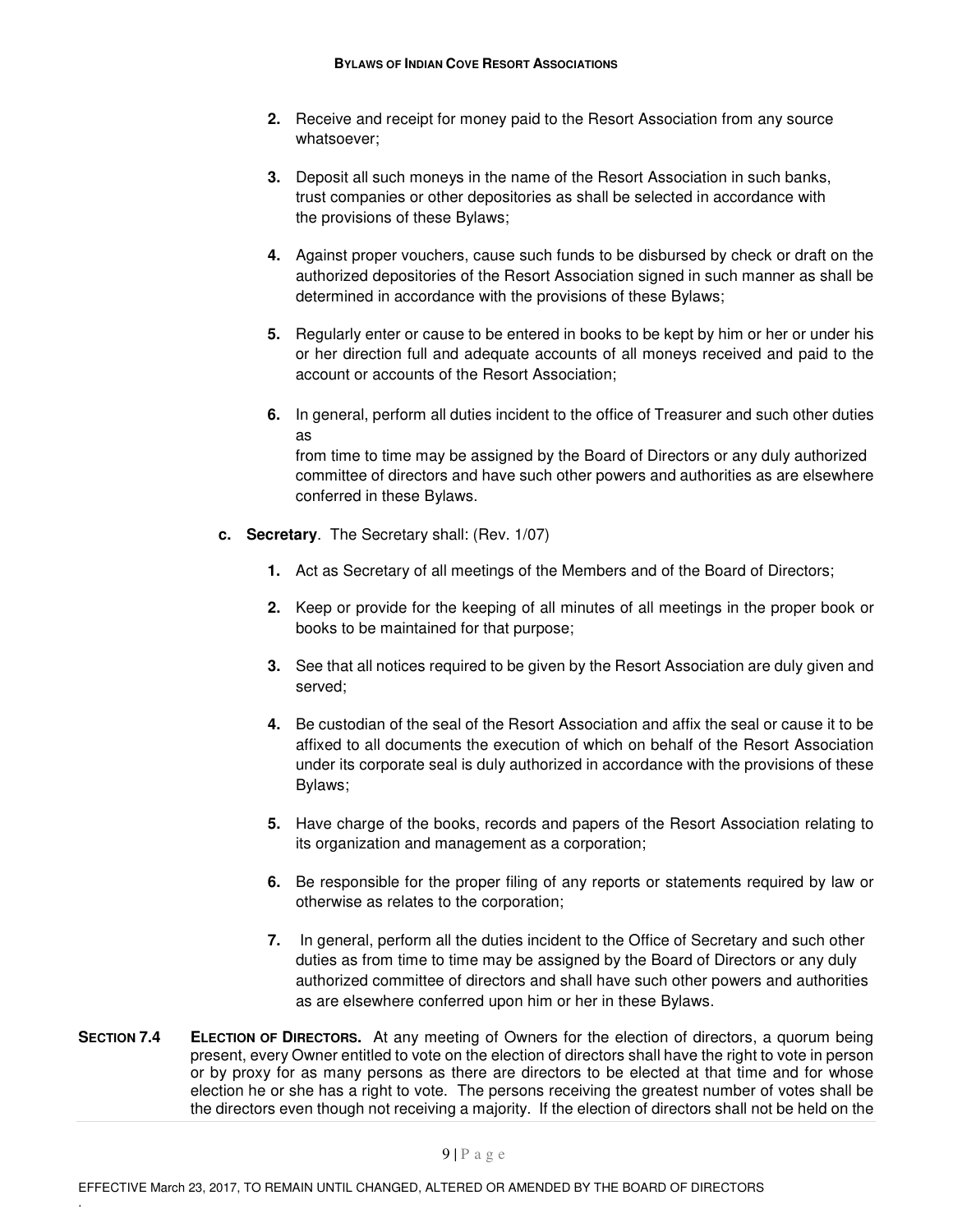day designated for the annual meeting of Members or at any adjournment of such meeting, the Board of Directors shall cause the election to be held at a special meeting of the Members as soon thereafter. (Rev. 1/07)

- **SECTION 7.5 ANNUAL MEETING OF THE BOARD OF DIRECTORS.** The Board of Directors may meet, without notice of such meeting, for the purpose of organization, the election of officers and the transaction of other business, on the same day as, at the place at which, and as soon as practicable after, each annual election of directors is held. Such annual meeting may be held at any other time or place specified in a notice given as hereinafter provided for special meetings of the Board of Directors, or in a waiver of notice thereof.
- **SECTION 7.6 REGULAR MEETINGS.** Regular meetings of the Board of Directors may be held whenever called by the President, any two or more directors or, at the direction of any of the foregoing, the Secretary. (Rev.1/07)
- **SECTION 7.7 SPECIAL MEETINGS.** Special meetings of the Board of Directors shall be held whenever called by the President, any two or more directors or, at the direction of any of the foregoing, the Secretary. (Rev.1/07)
- **SECTION 7.8 PLACE OF MEETING, ETC.** The Board of Directors may hold its meetings at such place or places in Virginia as the Board of Directors may from time to time by resolution designate, or (unless contrary to resolution of the Board of Directors) at such place as shall be designated in the respective notices or waivers of notice thereof. In the absence of any designation, the meeting shall be held at the principal office of the Resort Association. (Rev 1/07)
- **SECTION 7.9 PARTICIPATION BY CONFERENCE TELEPHONE.** Unless otherwise restricted by the articles of incorporation, Members of the Board of Directors or any committee designated thereby may participate in any meeting of the Board of Directors or committee by means of a conference telephone or similar communications equipment whereby all persons participating in the meeting can hear each other, and participation by such means shall constitute presence in person at such meeting. When such meeting is conducted by means of a conference telephone or similar communications equipment, a written record shall be made of the action taken at such meeting.
- **SECTION 7.10 NOTICE OF MEETINGS.** Unless required by resolution of the Board of Directors, notice of any regular meeting of the Board need not be given. Notice of each special meeting shall be mailed to each director at his or her residence or usual place of business at least three days before the date on which the meeting is to be held; or such notice shall be sent by telegraph, cable, or wireless, or be delivered to him or her personally or by telephone not later than twenty-four hours before the time at which the meeting is to be held. Every such notice shall state the time and place of the meeting, but need not state the business to be transacted or the purposes of the meeting. No notice of the reconvening of any adjourned or recessed meeting need be given.
- **SECTION 7.11 WAIVERS OF NOTICE OF MEETINGS.** Any notice required herein or by law may be waived before or after the time of the event for which notice was required to be given, and such waiver shall be the equivalent of the giving of notice. Such waiver shall be in writing, signed by the director entitled to the notice, and filed with the minutes or corporate records. A director's attendance at or participation in a meeting waives any required notice to him of the meeting unless the director at the beginning of the meeting, or promptly upon his arrival, objects to holding the meeting or transacting business at the meeting and does not thereafter vote for or assent to action taken at the meeting.
- **SECTION 7.12 QUORUM AND MANNER OF ACTING.** A majority (3) of the number of directors at the time fixed by these Bylaws shall constitute a quorum for the transaction of business. A proxy may be used only if a quorum is present. The act of a majority of the directors present and in person or by proxy, at any meeting at which a quorum is present, shall be the act of the Board of Directors. In the absence of a quorum, a majority of the directors present may adjourn the meeting from time to time until a quorum is present. The directors shall act only as a Board and the individual directors shall have no power as such. (Rev. 1/07)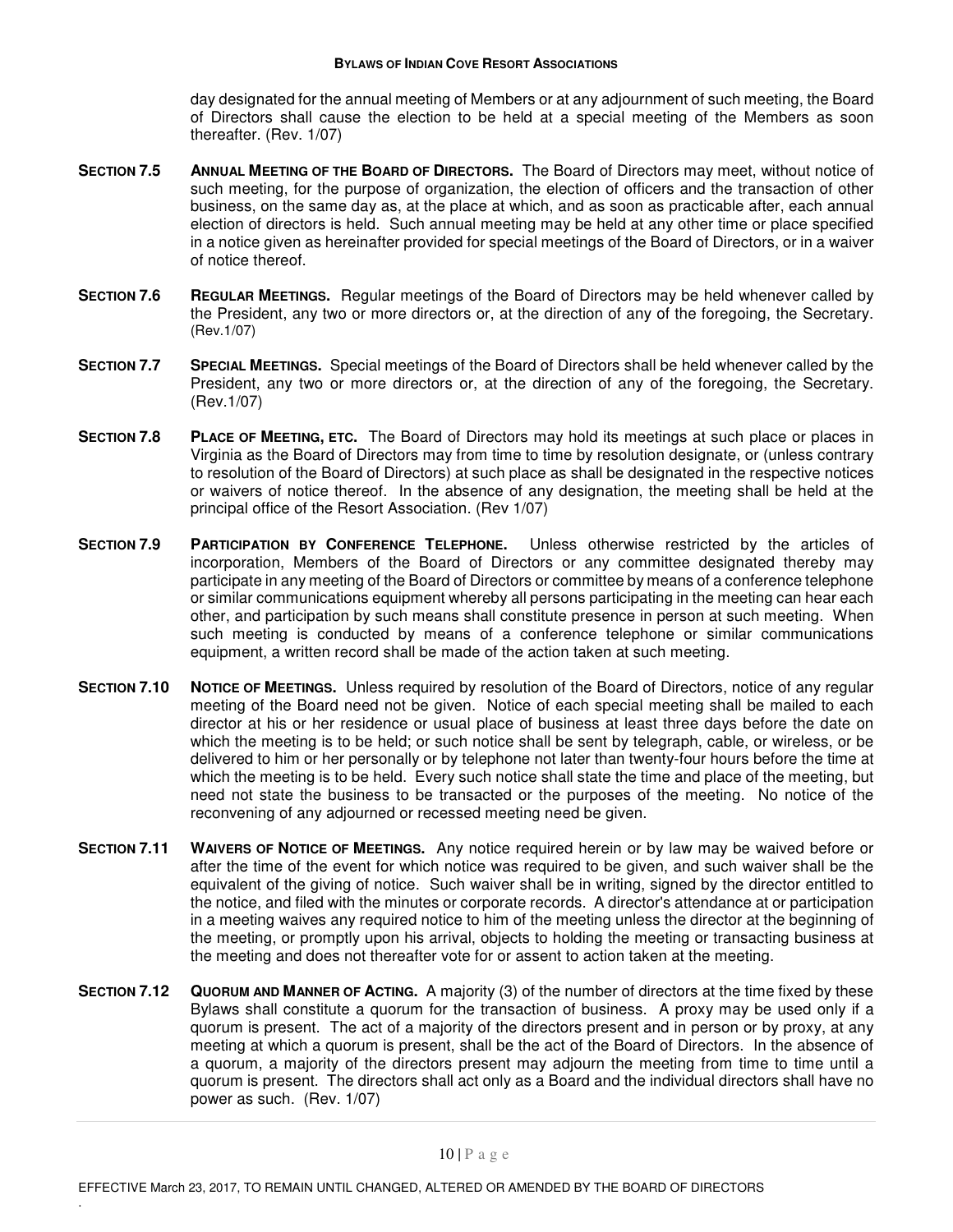- **SECTION 7.13 ACTION BY DIRECTORS WITHOUT A MEETING.** Any action required to be taken at a meeting of the Board of Directors or that may be taken at a meeting of the Board of Directors or of a committee established by the Board of Directors may be taken without a meeting if a consent in writing setting forth the action shall be signed either before or after such action by all of the Directors or all of the Members of the committee, as the case may be, and included in the minutes or filed with the corporate records reflecting the action taken. Such consent shall have the same force and effect as a unanimous vote. Action taken under this section becomes effective when the last director signs the consent, unless the consent specifies a different effective date, in which event the action taken is effective as of the date specified therein provided the consent states the date of the execution by each director.
- **SECTION 7.14 RESIGNATIONS.** Any director of the Resort Association may resign at any time by delivering written notice to the Board of Directors, the President or the Secretary of the Resort Association. Such resignation shall take effect when the notice is delivered unless the notice specifies a later date in which event it shall take effect at the time therein specified. (Rev.1/07)
- **SECTION 7.15 REMOVAL OF DIRECTORS.** Any director may be removed from office at any time, either with or without cause, by the affirmative vote of a majority of the Owners entitled to elect a successor, given in person or by proxy at a special meeting of the Owners called expressly for that purpose, at which a quorum shall be present. The meeting notice shall state that the purpose, or one of the purposes, of the meeting is removal of the director. (Rev. 1/07)
- **SECTION 7.16 VACANCIES.** Any vacancy in the Board of Directors, caused by death, resignation, removal, disqualification, or any other cause, may be filled for the unexpired term by the majority vote of the remaining directors then in office, though less than a quorum, at any regular or special meeting of the Board of Directors.
	- **a.** Disqualification: A Director shall be disqualified to serve and the Director's position shall be vacant immediately upon any one of the following:
		- **1.** Missing three (3) consecutive Board of Directors meetings or four out of six meetings.
		- **2.** Discovery or failure to meet guidelines as set forth in the By-Laws.
		- **3.** Convicted of a felony while sitting on the Board.
- **SECTION 7.17 COMPENSATION.** A board seat is a non-compensated position with the exception of such additional amounts for service upon committees, as the Board of Directors shall from time to time determine, together with reimbursement for the reasonable expenses incurred by him or her in connection with the performance of his or her duties. Nothing in the Section shall preclude any director from serving the Resort Association or its subsidiaries in any other capacity and receiving proper compensation therefor. (Rev. 1/07)
- **SECTION 7.18 OFFICERS.** The officers of the Resort Association shall be elected annually by the Board of Directors of the Resort Association. Such officers shall be President, a Treasurer, and a Secretary and may be such other officers as, in the discretion of the Board of Directors, are deemed to be in the best interest of the Resort Association. (Rev. 1/07)
- **SECTION 7.19 CERTAIN OFFICERS TO GIVE BONDS.** Every officer, agent or employee of the Resort Association who may receive, handle or disburse money for the Resort Association's account or who may have any of the Resort Association's money or property in his or her custody or who may be responsible for the safety or preservation of same may be required, in the discretion of the Board of Directors, to give bond, in such sum and with such sureties and in such form as shall be satisfactory to the Board of Directors for the faithful performance of the duties of such office and for restoration to the Resort Association in the event of death, resignation, or removal from office of such officer, agent or employee, of all books, papers, vouchers, moneys and other property of whatsoever kind in his or her custody belonging to the Resort Association. (Rev.1/97)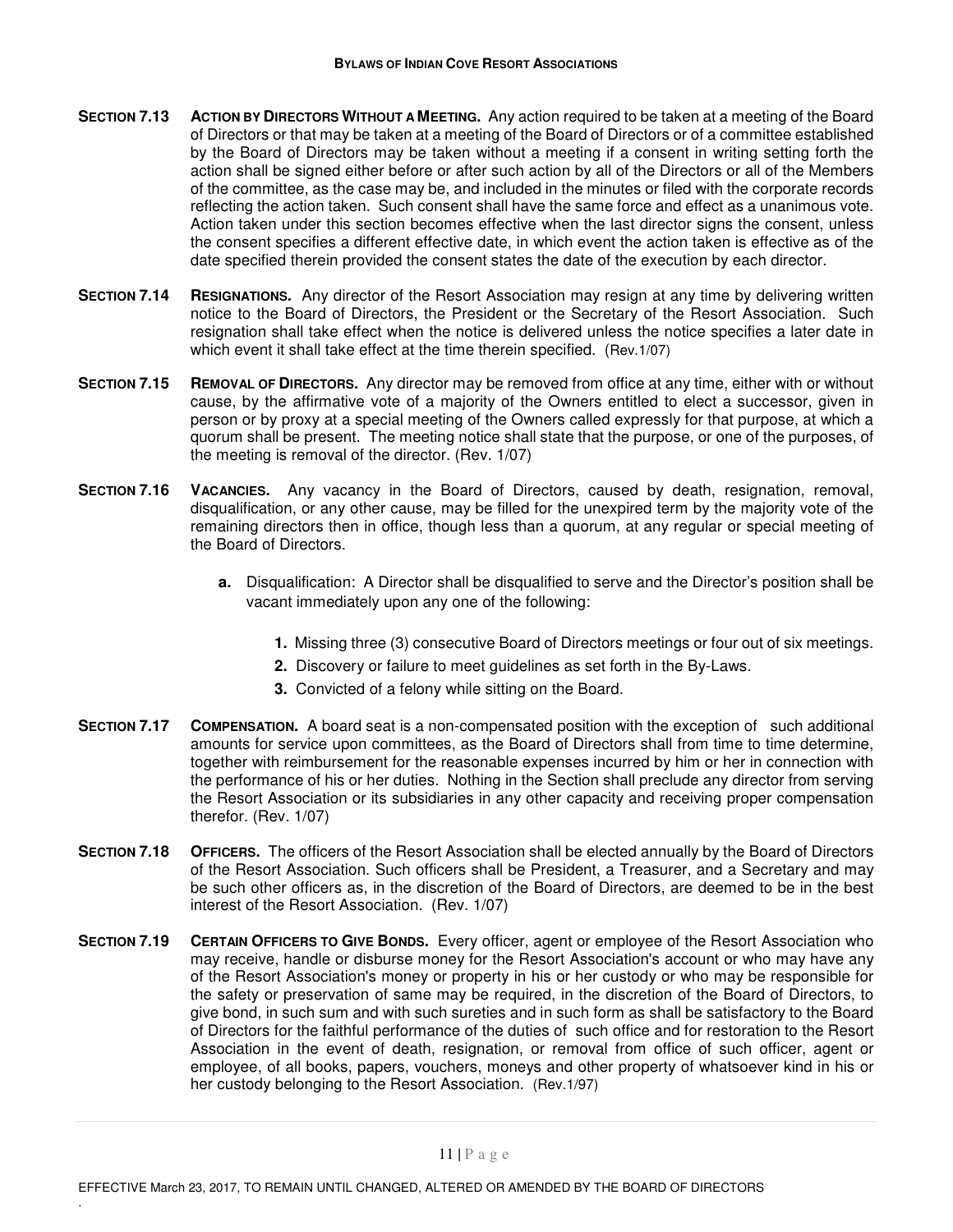## **ARTICLE VIII**

### **CONDUCT OF BUSINESS**

- **SECTION 8.1 EXECUTION OF CONTRACTS AND OTHER DOCUMENTS.** Except as otherwise required by law, the articles of incorporation, these Bylaws, or the Declaration, the Board of Directors or any duly authorized committee or directors may authorize any officer or officers, agent or agents, in the name and on behalf of the Resort Association to enter into any contract or execute any deed or other instrument, and any such authority may be general or confined to specific instances. Whenever the Board of Directors or duly authorized committee of directors, in authorizing or directing the execution of any contract, deed or other instrument, shall fail to specify the officer or officers or other agent or agents who are to execute the same, such contract, deed, or other instrument shall be executed on behalf of the Resort Association by the President or any Vice President and, where necessary or appropriate, the corporate seal shall be affixed thereto and attested by the Secretary or any Assistant Secretary.
- **SECTION 8.2 LOANS.** Any Board of Director, or agent or agents of the Resort Association authorized by the Board of Directors or any duly authorized committee of directors may effect loans or advances at any time for the Resort Association, in the ordinary course of the Resort Association's business, from any bank, trust company or other institution, or from any firm, corporation, or individual, and for such loans and advances may make, execute and deliver promissory notes, bonds or other certificates or evidence of indebtedness of the Resort Association, and when authorized so to do may pledge, hypothecate or transfer any property of the Resort Association as security for any such loans or advances. Such authority conferred by the Board of Directors or any duly authorized committee of directors may be general or confined to specific instances.
- **SECTION 8.3 CHECKS, DRAFTS, ETC.** All checks, drafts and other orders for payment of money out of the funds of the Resort Association shall be signed on behalf of the Resort Association in such manner as shall from time to time be determined by resolution of the Board of Directors or any duly authorized committee of directors.
- **SECTION 8.4 DEPOSITS.** The funds of the Resort Association not otherwise employed shall be deposited from time to time to the order of the Resort Association in such banks, trust companies or other depositories as the Board of Directors or any duly authorized committee of directors may from time to time select, or as may be selected by an officer or officers, or agent or agents of the Resort Association to whom such power may from time to time be delegated by the Board of Directors or any duly authorized committee of directors.
- **SECTION 8.5 RESERVES ACCOUNTS**. Reserve accounts held by Indian Cove Resort maybe used by majority vote of the Board of Directors to be borrowed from in lieu of a bank loan under the following conditions:
	- **1.** Amount borrowed from the Reserve account may not be more than half the balance in the reserve account.
	- **2.** An interest rate of five percent (5%) APR will be applied during the time the loan is open until the borrowed amount is paid in full.
	- **3.** Loan must be paid in full by no later than June 15 of the current calendar year. (Rev. 3/17)

### **ARTICLE XI**

.

### **MISCELLANEOUS**

**SECTION 9.1 SEAL.** The corporate seal of the Resort Association shall contain the name of the Resort Association, the year of its creation, and the words "Corporate Seal, Virginia," and shall be in such form as may be approved by the Board of Directors. (Rev.1/07)

12 | P a g e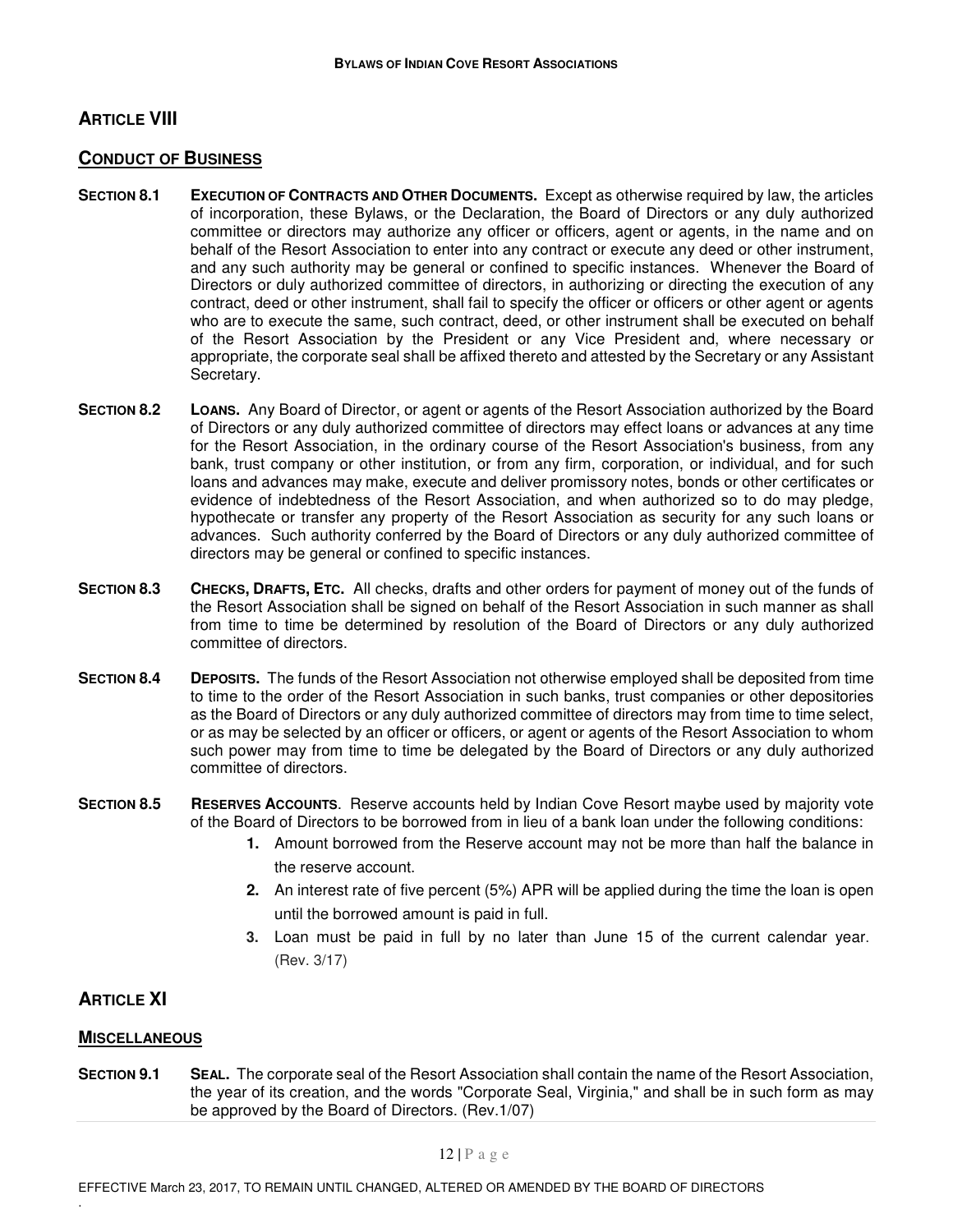- **SECTION 9.2 FISCAL YEAR.** The books of account of the Resort Association shall be kept and annual financial statements shall be prepared on the basis of a calendar or fiscal year to be determined by resolution of the Board of Directors. (Rev.1/07)
- **SECTION 9.3 BOOKS AND RECORDS.** The Resort Association shall maintain correct and complete books and records of account and shall keep minutes of the proceedings of its Members, the Board of Directors and any designated committees thereof. (Rev. 1/07)
- **SECTION 9.4 INSPECTION OF BOOKS AND RECORDS.** Every Member of the Resort Association, upon written demand stating the purpose thereof, shall have the right to examine, in person or by agent or attorney, at any reasonable time or times, for any proper purpose, the Resort Association's books and records of accounts, minutes, minutes of the proceedings of its Members, and to make copies or extracts therefrom. (Rev.1/07)
- **SECTION 9.5 FINANCIAL STATEMENTS.** Upon the written request of any Member, the Resort Association shall mail to such Member its most recent published financial statement showing in reasonable detail its assets and liabilities and the results of its operations. The Resort Association may require a fee to cover its costs. (Rev. 1/07)
- **SECTION 9.6 CAMPGROUND EXCHANGE PROGRAMS.** The Board of Directors of the Resort Association may from time to time approve campground exchange programs for Indian Cove Resort. Persons authorized to participate in such exchange programs may be authorized by the Resort Association to enjoy the use and occupancy rights of Owners in the Camping Lots and the Common Area, provided the Owners receive substantially equivalent reciprocal privileges with such participating campgrounds. (Rev.1/07)
- **SECTION 9.7 MAINTENANCE OF CAMPING LOTS.** The Board of Directors of the Resort Association (or an organization designated by the Resort Association) may have access to each Camping Lot for the purpose of performing necessary maintenance associated with such Camping Lot. Where the need for such maintenance (other than ordinary wear and tear) is attributable to an Owner or other person using such Camping Lot, such Owner or other person shall be liable for the costs of such maintenance. (Rev. 1/07)

# **ARTICLE X**

.

### **INDEMNIFICATION**

- **SECTION 10.1 INDEMNIFICATION.** (Rev. 1/07)
	- **a.** Every person, and his or her heirs, executors and administrators, who was or is a party or is threatened to be made a party to any threatened, pending or completed action, suit or arbitrative or investigative, or was or is the subject of any claim, and whether or not by or in the right of the Resort Association, by reason of his or her being or having been a director or officer of the Resort Association, or by reason of his or her serving or having served at the request of the Resort Association as a director, officer, employee or agent of another corporation, partnership, joint venture, committee, trust or other enterprise, or at the request of the Resort Association in any capacity that under Federal law regulating employee benefit plans would or might constitute him or her a fiduciary with respect to any such plan, whether or not such plan is or was for employees of the Resort Association, shall be indemnified by the Resort Association against expenses (including attorneys' fees), judgments, fines, penalties, awards, costs, amounts paid in settlement and liabilities of all kinds, actually and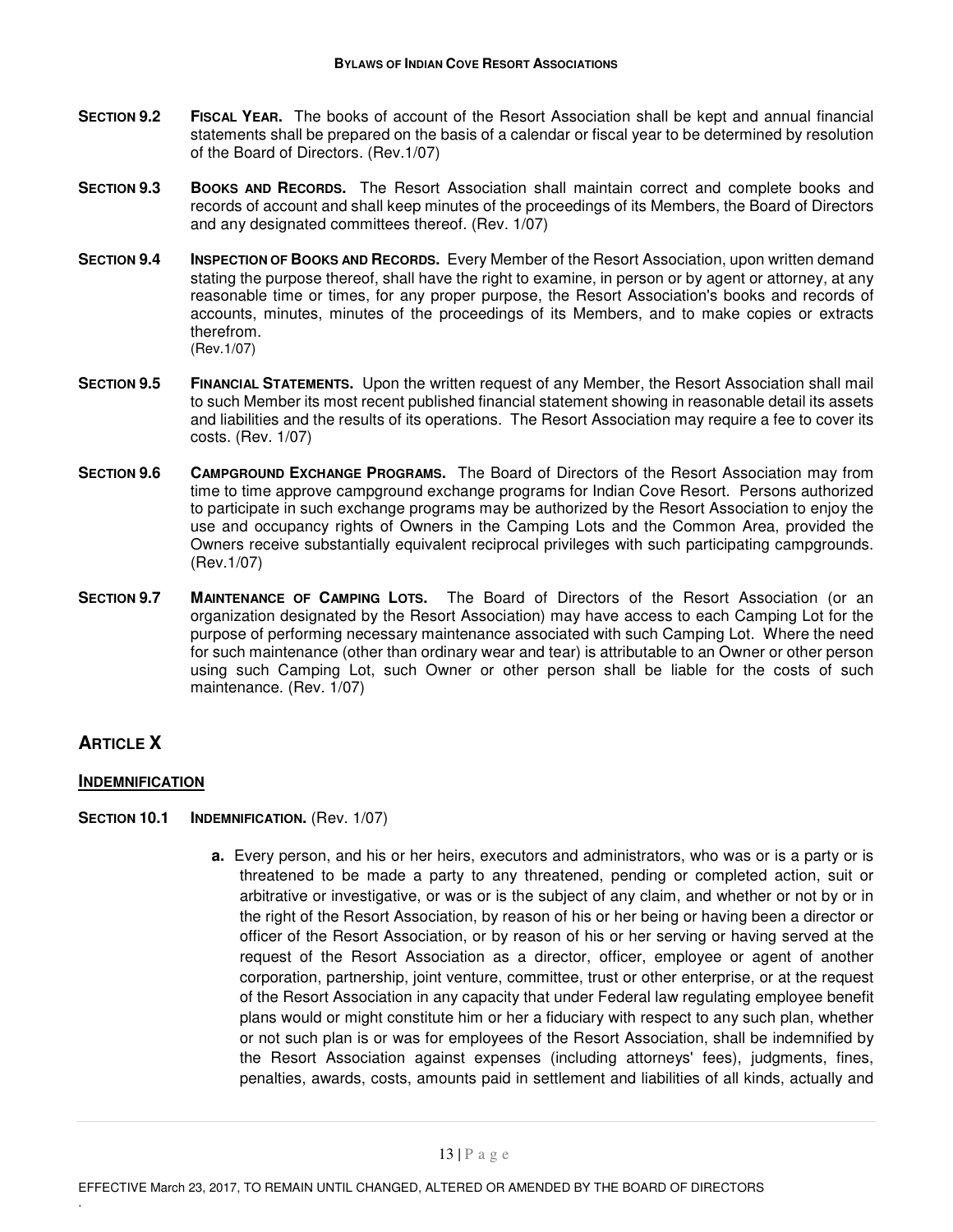reasonably incurred by him or her in connection with, or resulting from, indemnification shall be make against his or her gross negligence or willful misconduct.

- **b.** Any indemnification under the preceding paragraph (unless ordered by a court) shall be made by the Resort Association only as authorized in the specific case upon a determination that indemnification of such person is proper in the circumstances because he or she had met the applicable standard of conduct set forth in such paragraph. Such determination may be made either by the Board of Directors of the corporation by a majority vote of a quorum consisting of directors who were not parties to such action, suit or proceeding, or (ii) if such a quorum is not obtainable or, even if obtainable, a quorum of disinterested directors so directs, by independent legal counsel in a written opinion, or (iii) by the Members.
- **c.** Expenses (including attorneys' fees) incurred by or in respect of any such person in connection with any such action, suit, or proceeding, whether civil, criminal, administrative, arbitrative or investigative, may be paid by the Resort Association in advance of the final disposition thereof upon receipt of an undertaking by, or on behalf of, such person to repay such amount, unless it shall ultimately be determined that he or she is entitled to be indemnified by the Resort Association.
- **d.** The Board of Directors of the Resort Association shall have the power, generally and in specific cases, to indemnify its other employees and agents to the same extent as provided herein with respect to its directors and officers. (Rev.1/97)
- **e.** The provisions contained herein are in addition to, and not in substitution for, any other right to indemnity to which any person who is or may be indemnified by or pursuant to these Bylaws may otherwise be entitled, and to the powers otherwise accorded by law to the Resort Association to indemnify any such person and to purchase and maintain insurance on behalf of any such person against any liability asserted against or incurred by him or her in any capacity referred to in these Bylaws or arising out of his or her status as serving or having served in any such capacity (whether or not the Resort Association would have the power to indemnify against such liability).
- **f.** If any provision of these Bylaws shall be adjudicated invalid or unenforceable, such adjudication shall not be deemed to invalidate or otherwise affect any other provision hereof or any power of indemnity which the Resort Association may have under the laws of the Commonwealth of Virginia.

# **ARTICLE XI**

## **AMENDMENTS**

**Section 11.1 By the Directors.** The Board of Directors by a unanimous vote thereof shall have the power to make, alter, amend, or repeal the Bylaws of the Resort Association at any regular or special meeting thereof. A proxy vote will not be allowed for purposes of altering, amending or repealing the Bylaws of the Resort Association. (Rev. 1/07)

# **ARTICLE XII**

.

## **ENFORCEMENT**